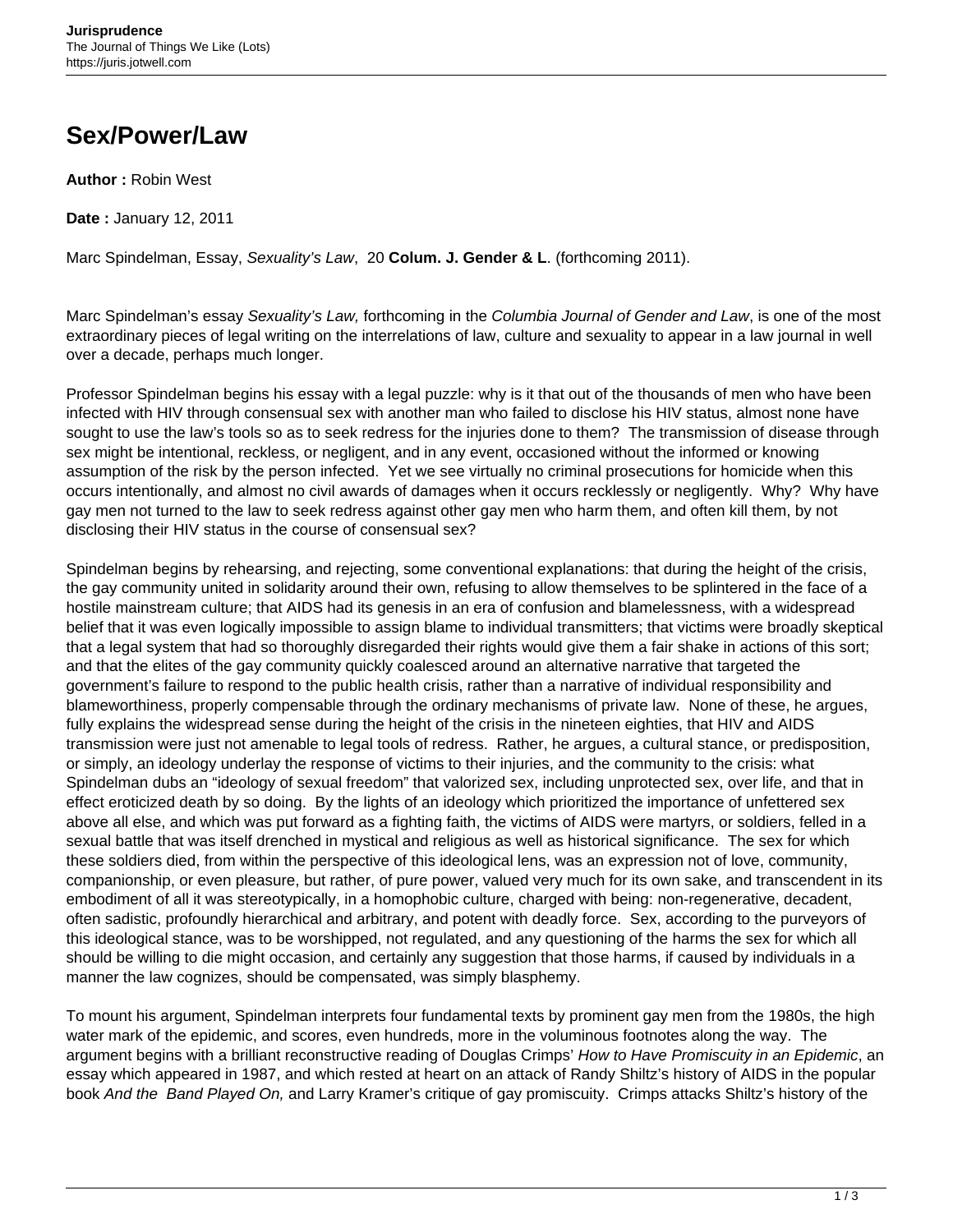origins of the AIDS epidemic and Kramer's critique of promiscuity as homophobic self loathing; both men, according to Crimps, undervalue sex, sexual pleasure, and sexual identity, and both are skewered for it. In Spindelman's reading, Crimps has basically sacrificed not only Kramer and Shiltz, but also truth itself and thousands of victims, on a pyre dedicated to sexual freedom at all costs. By reading Shiltz as purveying a "narrative" of gay guilt, rather than governmental mendacity, in the outset of the AIDS epidemic, Marc argues, Crimps reveals his own ideological commitment to sex over life and to sexual-cultural texts over ascriptions of responsibility. Spindelman closes his article with a reading of Bersani's now classic essay, Is The Rectum a Grave, which hardly needs a subtle re-telling to fit Marc's thesis: Bersani is quite explicit in his adoration of sex that is expressive of nothing but power, adopting Andrea Dworkin's familiar anti-sentimental description of sex as an exercise of power, and then, unlike Dworkin, celebrating and valorizing it for just the reasons Dworkin condemned it, very much including its lethal potency. The reading of Crimps and Bersani in this essay is utterly convincing.

The harder – much harder – arguments for Spindelman are the two critiques in the middle of his essay: first, his critique of David Chambers' essay, Gay Men, AIDS, and the Code of the Condom, and second, his critique of parts of Richard Mohr's Gays/Justice: A Study of Ethics, Society and Law. Richard Chambers' "condom code" urged an ethic of voluntary compliance in the gay community with a moral code that required the use of condoms in anal sex, and urged the moral code as an alternative to any legal regulation at all (for example, Mohr rejects as well beyond the pale of acceptability even modest fines – comparable to that for failing to wear a seatbelt — on unprotected sex). Spindelman faults Chambers' Condom Code for sacrificing the victims of condom breakage and spillage for the sake of the pleasures enjoyed by survivors, for failing to require full disclosure, and Chambers himself for rejecting with almost no argument ordinary tools of legal regulation for these injuries. He attributes all of this not so much to the ideology of sexual freedom, as to the "friendliness" of Chambers' Code with the ideology of sexual freedom. Richard Mohr's philosophical argument in Gays/Justice for the insularity of sex from legal regulation rested on two planks: first, the familiar liberal claim that consensual behavior should be off the legal regulator's radar for autonomy enhancing reasons, and, second, a more frankly mystical argument that sexual behavior, by virtue of its other-worldliness, simply must be private (regardless of where it occurs) and regarded as such, as we would regard prayer. Spindelman shows clearly the cost of an excessive reliance on consent, here as elsewhere in liberal thought, and raises cogent questions regarding the religiosity of sex. These four views, collectively, rest on an ideology of sexual value, and imply or directly argue against regulation of the harms it occasions. Spindelman then ends the essay with a lengthy discussion of the various ways in which law and legal discourse have been affected by the ideology of sexuality, from the Court's recent decision in Hardwick, to queer theorists' endorsement of the de-regulation of sexual injuries, from harassment to rape in war.

Spindelman has followed this essay with Sexual Freedom's Shadows, forthcoming in Yale Journal of Law and Feminism, which is a Review of a book by Tim Dean exploring and then ultimately celebrating the fringe practice of Barebacking – the intentional transmission of AIDS (or the intentional embrace of the risk of transmitting AIDS) toward the end of an erotic high for both parties. This essay is an extension and deeper exploration of the ideology of sexual freedom that underlies both phenomena: the underuse of the legal system for the AIDS transmissions, and the intentional transmission of AIDS as a part of sexualized expression. The latter essay is, if anything, stronger than the former, but its target is somewhat narrower: Dean's ode to barebacking will be read against a presumption of skepticism in any event. Marc's review of it will receive a friendly reception.

The ambition of Sexuality's Law, by contrast, is larger, and so the weaknesses are more apparent. They are twofold: briefly, the critique of Chambers' condom code could have been more temperate, and the critique of Mohr's liberal defense of sexual privacy could have been more careful. The condom code, Spindelman argues, doesn't go far enough as a regime of voluntary regulation, and it inexplicably turns its back on legal regulatory responses. That seems fair enough. On the other hand, it's not at all clear that it is *motivated* by sexuality's ideology, rather than the same concern for health and life that motivates Spindelman. Spindelman's and Chambers' differences seem strategic more than ideological. Second, Mohr's insistence that consent of a victim whitewashes the injuries that consensual behavior causes does seem wrong-headed (I've argued as much repeatedly), but it is so for reasons that stem from the liberal valorization of consent, rather than because of the ideology of sexuality. There is also an